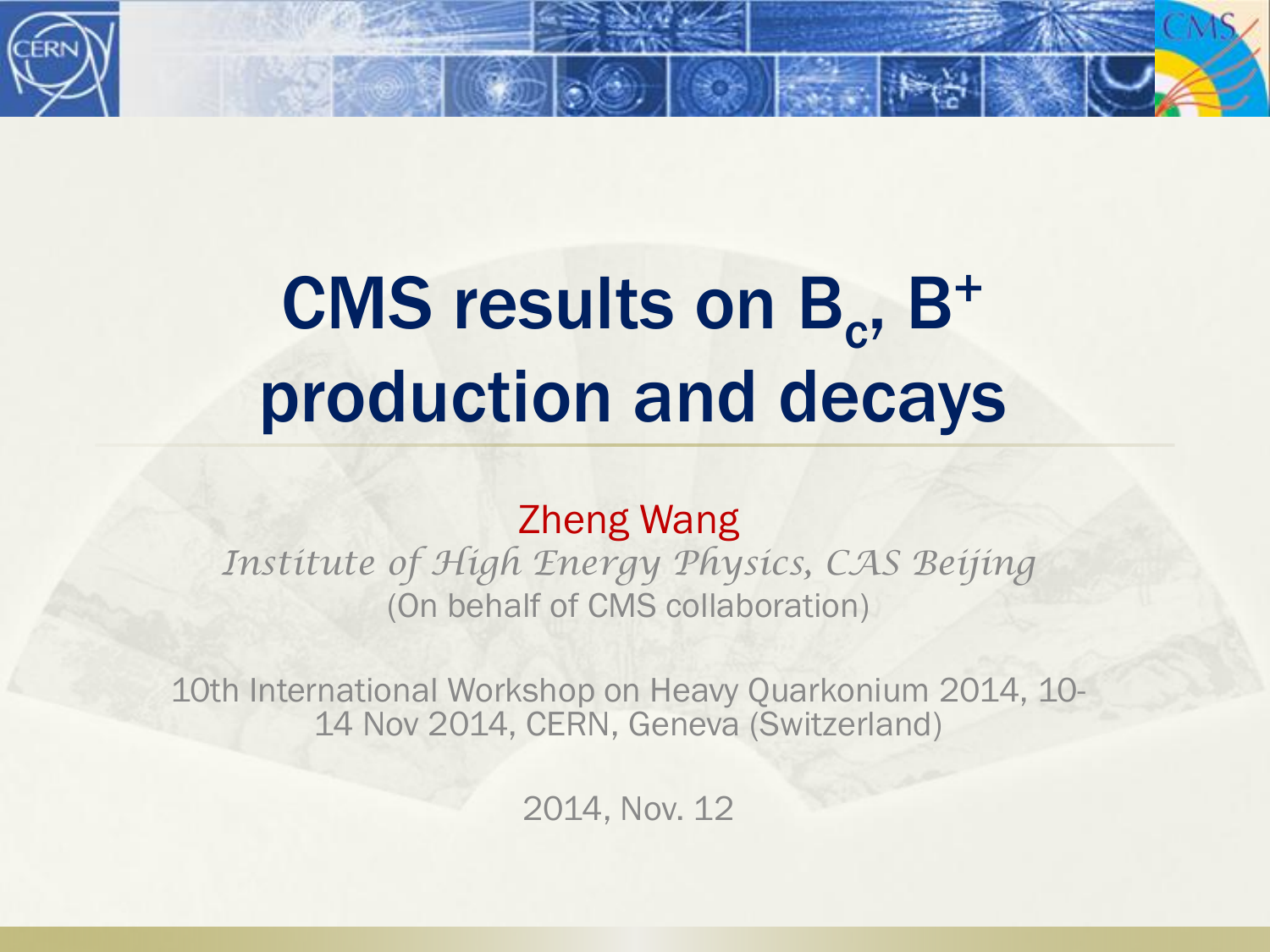

#### Introduction

B<sub>c</sub> is the lightest particle containing two different heavy flavor quarks (b, c), thus represents a unique laboratory in which to study heavy-quark dynamics.

B<sub>c</sub> properties in PDG 2014

| <b>Mass</b> | $m = 6.2756 \pm 0.0011$ GeV                  |
|-------------|----------------------------------------------|
| Mean life   | $\tau = (0.500 \pm 0.013) \times 10^{-12}$ s |
| $I(J^P)$    | $O(O1)$ need confirmation                    |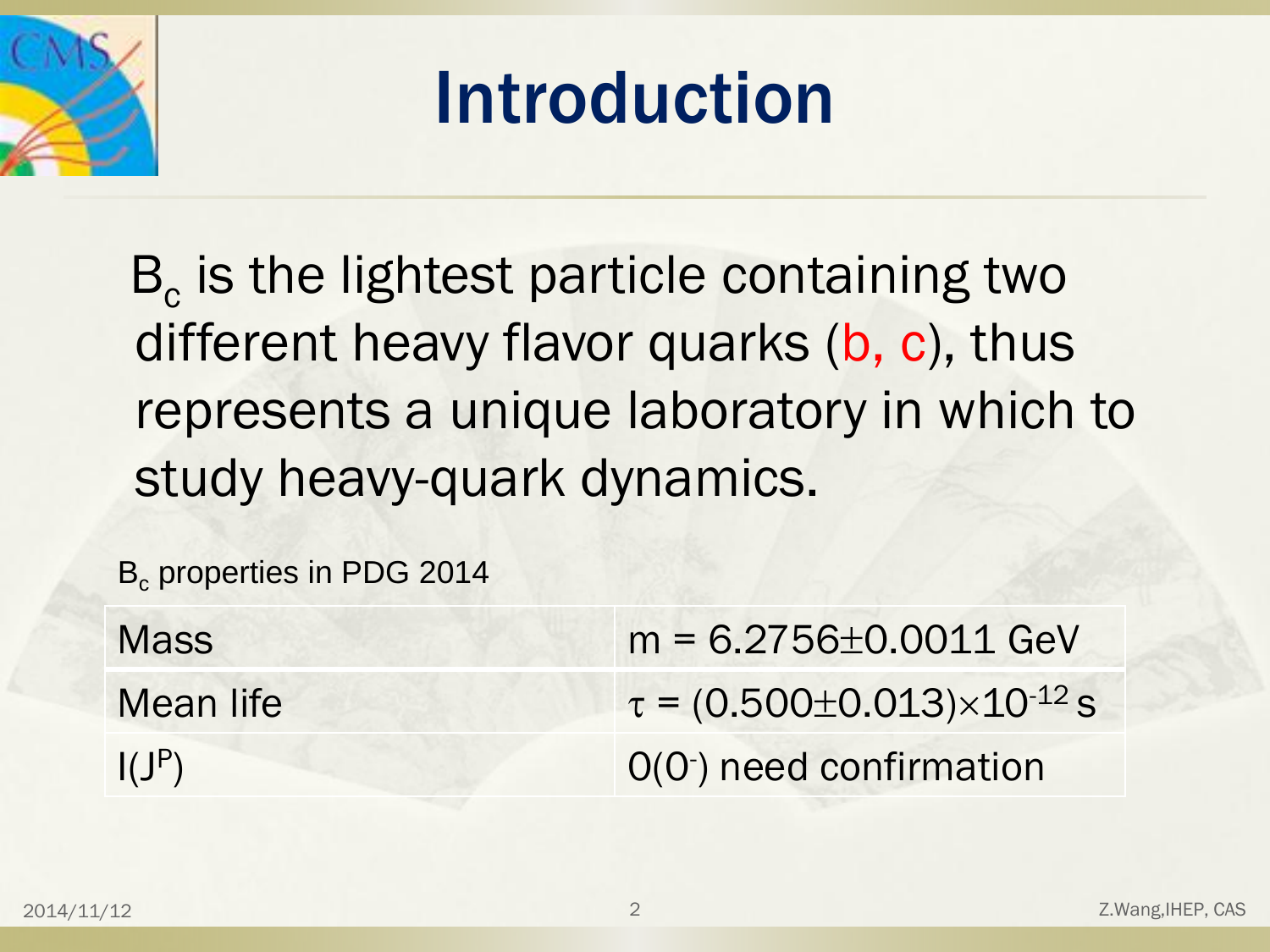



The decay processes of the  $B<sub>c</sub>$  can be divided into 3 classes: b quark decay, c quark decay, and the annihilation of the b and c quarks.

The  $b\rightarrow c$  transition, accounting for about 20% of the decay rate, offers an easily accessible experimental signature, having a high probability of producing a  $J/\psi$  meson.



From the CDF exp. observed  $B_c\rightarrow J/\psi\mu\nu$  in 1998, a broad list of  $B_c$  decays have been observed, especially in LHCb experiment. So far only at hadron colliders.

 $B_c \rightarrow J/\psi \mu \nu$  (CDF),  $B_c \rightarrow J/\psi \pi$  (CDF),  $B_c \to J/\psi \pi \pi \pi$  (LHCb/CMS),  $B_c \to \psi(2S) \pi$  (LHCb) $B_c^+ \to J/\psi K^+$  (LHCb)  $B_c \to J/\psi D_s$  (LHCb),  $B_c \to J/\psi D_s^*$  (LHCb),  $B_c^+ \to J/\psi^2 3\pi^+ 2\pi^-$  (LHCb) (LHCb)  $3^n$   $(2180)$   $6$   $7111$ 2014/11/12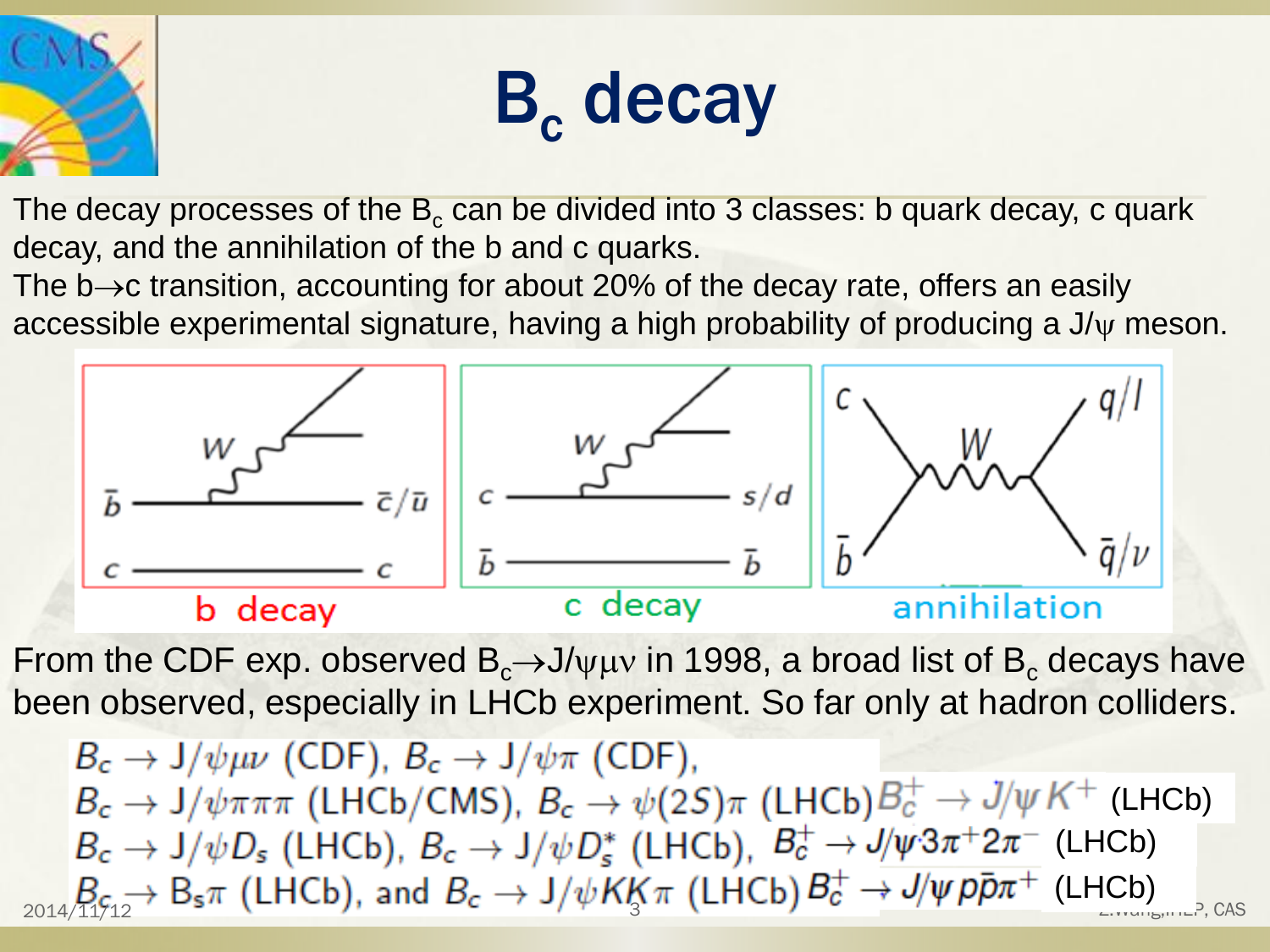

## **B. analysis at CMS**

 $\ast$  At CMS, B<sub>c</sub><sup>+</sup>→J/ψπ<sup>+</sup> and  $B_c^+ \rightarrow J/\psi \pi^+ \pi^+ \pi^-$  decays were observed in 2011with 5.1 fb-1 data.( Charge conjugate modes are included throughout this talk.)

Measurement of the ratio  $\mathcal{B}(B_c^{\pm} \to J/\psi \pi^{\pm} \pi^{\pm} \pi^{\mp}) / \mathcal{B}(B_c^{\pm} \to J/\psi \pi^{\pm})$  and the production cross sections times branching fractions of  $B_c^{\pm} \rightarrow J/\psi \pi^{\pm}$  and  $B^{\pm} \rightarrow J/\psi K^{\pm}$  in pp collisions at  $\sqrt{s}$  = 7 TeV

The CMS Collaboration<sup>®</sup>

#### **Abstract**

\* In this talk, we report two ratio measurements at CMS (7 TeV,  $5.1 \text{ fb}^{-1}$ )

 [arXiv:1410.5729](https://mmm.cern.ch/owa/redir.aspx?C=5M4htHzJBEakg0Tdzn_HxHrSo_110dEI2pJM0XHr1az4JXJZPRKFsJSuelLMjJEeH57wrVDHfxg.&URL=http://arxiv.org/abs/arXiv:1410.5729) (submitted to JHEP) The  $B_c^{\pm}$   $\rightarrow$   $J/\psi \pi^{\pm}$  and  $B_c^{\pm}$   $\rightarrow$   $J/\psi \pi^{\pm} \pi^{\pm} \pi^{\mp}$  decay modes are studied in protonproton collisions at a center-of-mass energy of 7 TeV with the CMS detector at the LHC. The kinematic region investigated requires  $B_c^{\pm}$  mesons with transverse momentum  $p_T > 15 \text{ GeV}$  and rapidity  $|y| < 1.6$ . The data sample corresponds to an integrated luminosity of  $5.1 \text{ fb}^{-1}$ . The ratio of the branching fractions  $\mathcal{B}(B_c^{\pm} \to J/\psi \pi^{\pm} \pi^{\pm} \pi^{\mp}) / \mathcal{B}(B_c^{\pm} \to J/\psi \pi^{\pm})$  is measured to be 2.55  $\pm$  0.80 (stat)  $\pm$ 



Submitted to the Journal of High Energy Physics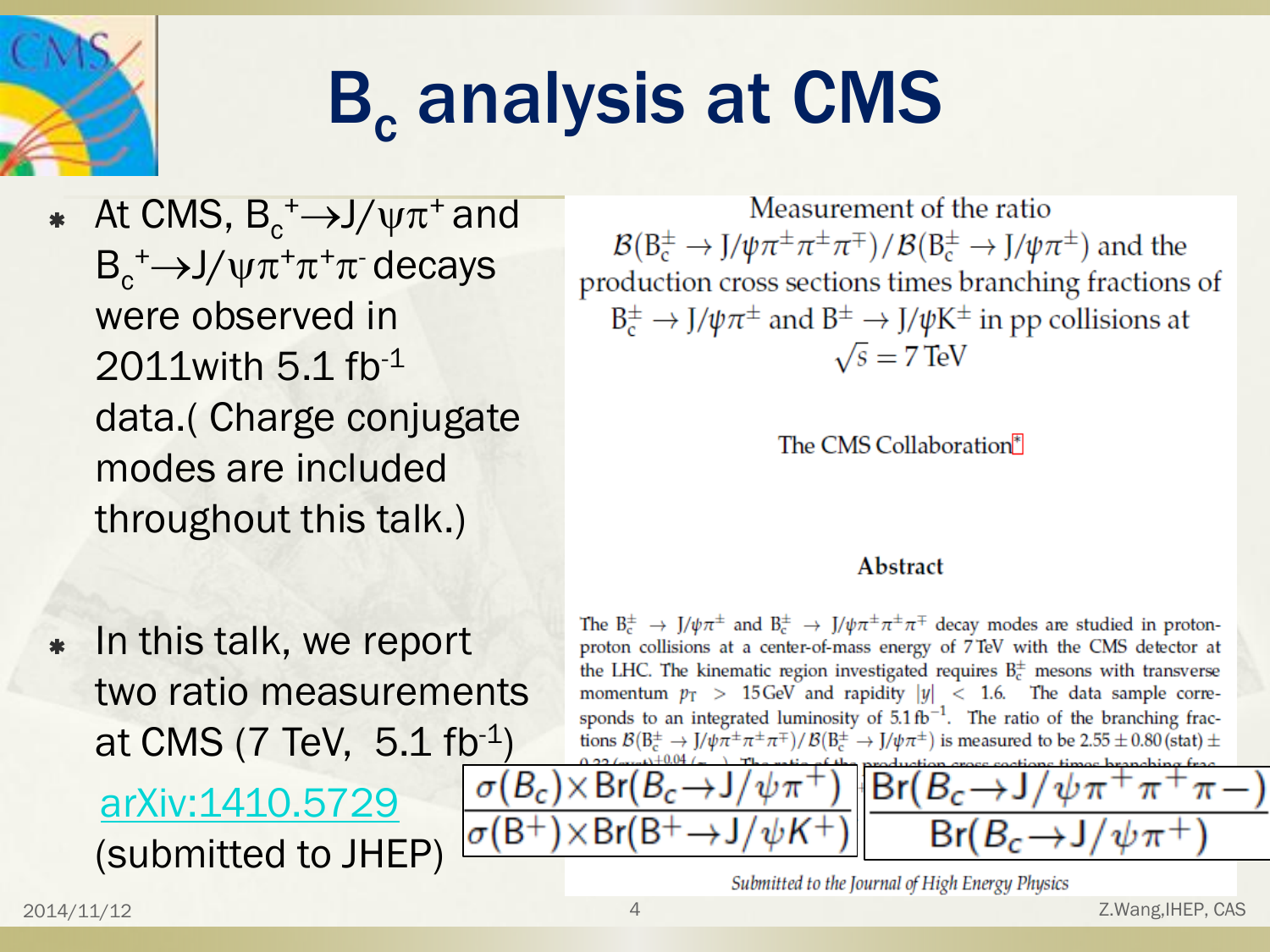## **B<sub>c</sub> analysis technology at CMS**

In CMS measurement, the phase space covered:  $p_T(B_c)$ >15 GeV, |y(B<sub>c</sub>)|<1.6, complementary to LHCb's kinematic coverage. Relative measurement, many sys. errors (L, trigger, Muon ID,

tracking..) were canceled.

Start with  $J/\psi$  trigger and selection: Displaced–vertex di- $\mu$  triggers: (di- $\mu$ ) kinematic-vertex fit, cos $\alpha$ ,Lxy/ $\sigma$ <sub>Lxy</sub>, p<sub>T</sub>,  $\eta$ ...)

 $\blacklozenge$  J/ $\psi$  and track(s) reconstruct  $B_c(B^+)$ :

 kinematic fit with vertex constraint to reconstruct  $B_c(B^+)$  SV.

Selection criteria optimized by  $\frac{S}{\sqrt{S}}$  $S + B$ 

◆ Events corrected by MC ī

| $J/\psi$ mass    | (2.9, 3.3)    |
|------------------|---------------|
| $J/\psi p_T$     | > 6.9 GeV/c   |
| $J/\psi$ Cosa    | > 0.9         |
| $J/\psi$ LxyC    | >3            |
| di-mu DCA        | < 0.5         |
| <b>J/w VtxCL</b> | $>0.5% -0.15$ |

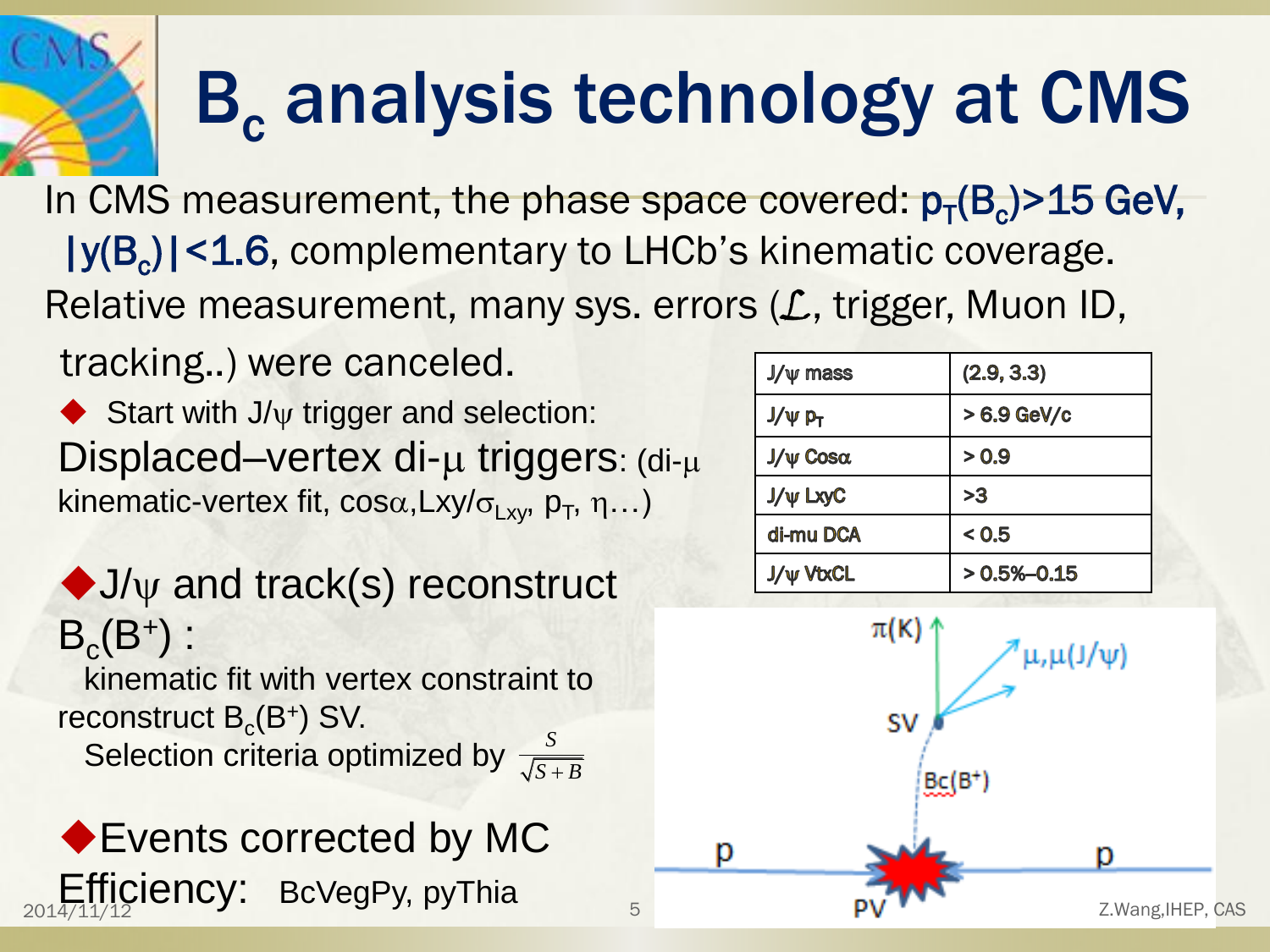$\mathbf{S}$  Selection:  $B_c^{\pm} \rightarrow J/\psi \pi^{\pm}$ ,  $B^{\pm} \rightarrow J/\psi K^{\pm}$ 



Signals are described by one Gaussian for  $\mathsf{B}_{\mathrm{c}}$  and two gaussians for B+, we also take into account  $B^+\rightarrow J/\psi\pi^+$  and  $B^0\rightarrow J/\psi X$  contributions, using two additional Gaussian distributions.

201**Background: 2<sup>nd</sup> order Chebyshev polynomials 6 All 2018 ackground: 2.Wang,IHEP, CAS**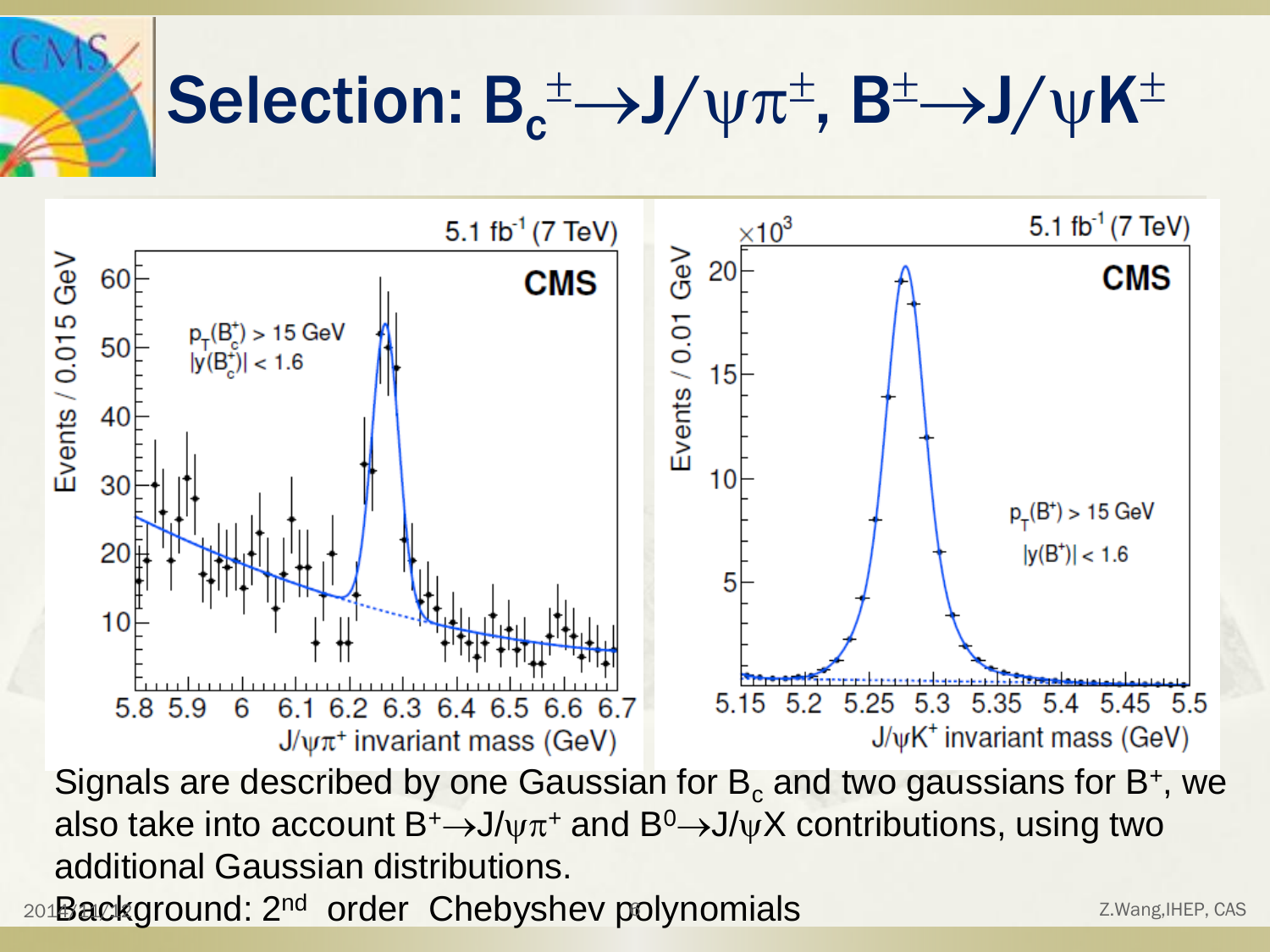

# $\mathbf{S} = \mathbf{S}^{-1}$  Selection:  $\mathbf{B}_c^+ \rightarrow \mathbf{J}/\mathbf{V}\pi^+\pi^+\pi^-$



|  | 2011 data |
|--|-----------|
|  |           |

| <b>Channel</b>                               | <b>Events</b> |
|----------------------------------------------|---------------|
| $B_c^+ \rightarrow J/\psi \pi^+ \pi^+ \pi^-$ | $92 + 27$     |
| $B_c^+ \rightarrow J/\psi \pi^+$             | $176 \pm 19$  |
| $B^+ \rightarrow J/\psi K^+$                 | $90419 + 352$ |

Signal: Gaussian Background: Chebyshev polynomials (2<sup>nd</sup> order)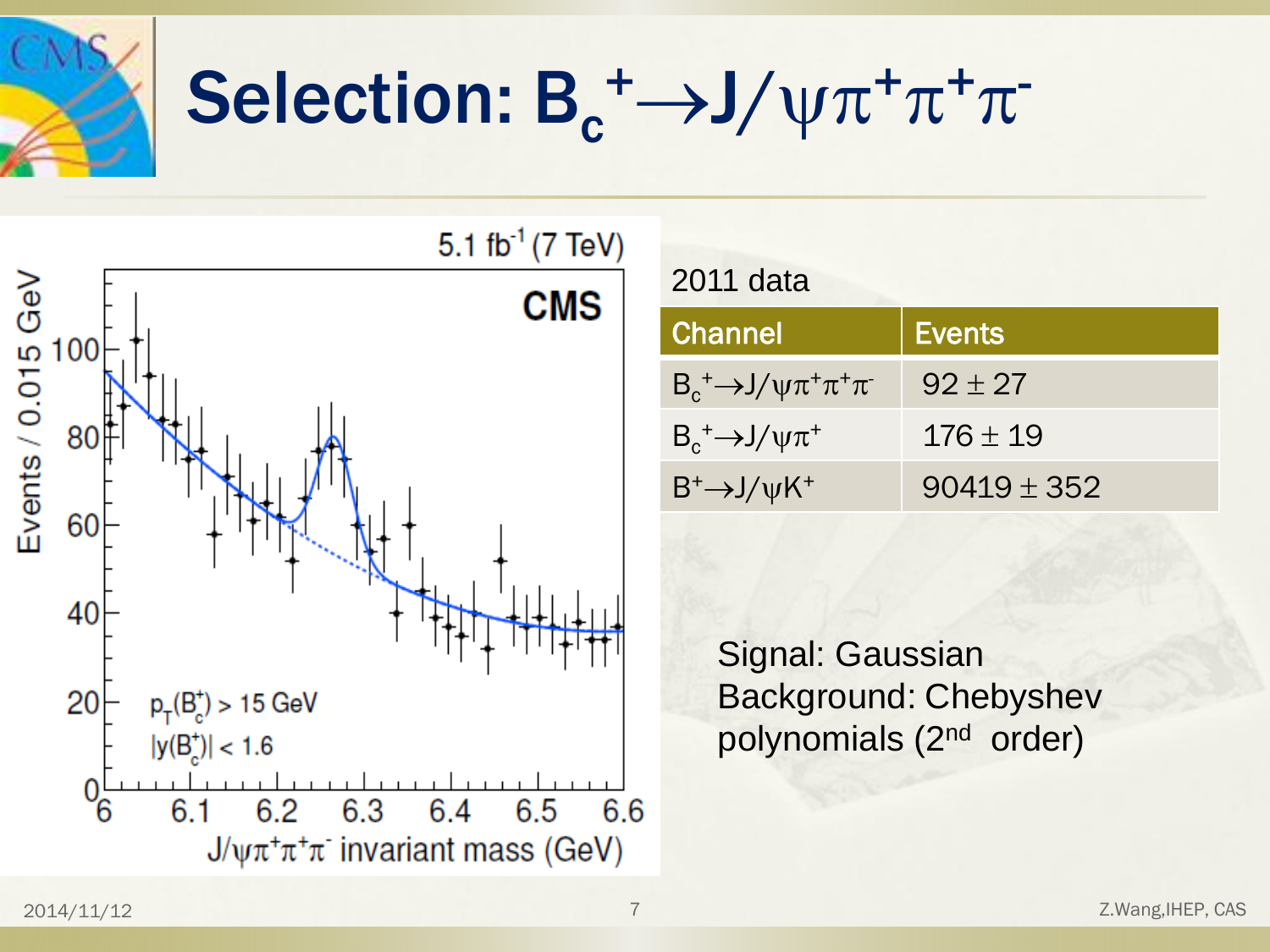

The  $B_c \rightarrow J/\psi \pi \pi \pi$  decay can involve intermediate resonant states. Indeed,  $\pi^+\pi^+\pi^-$ ,  $\pi^+\pi^-$  invariant mass projections from data show evidence for the presence of  $a_1(1260)$  and  $p(770)$ .

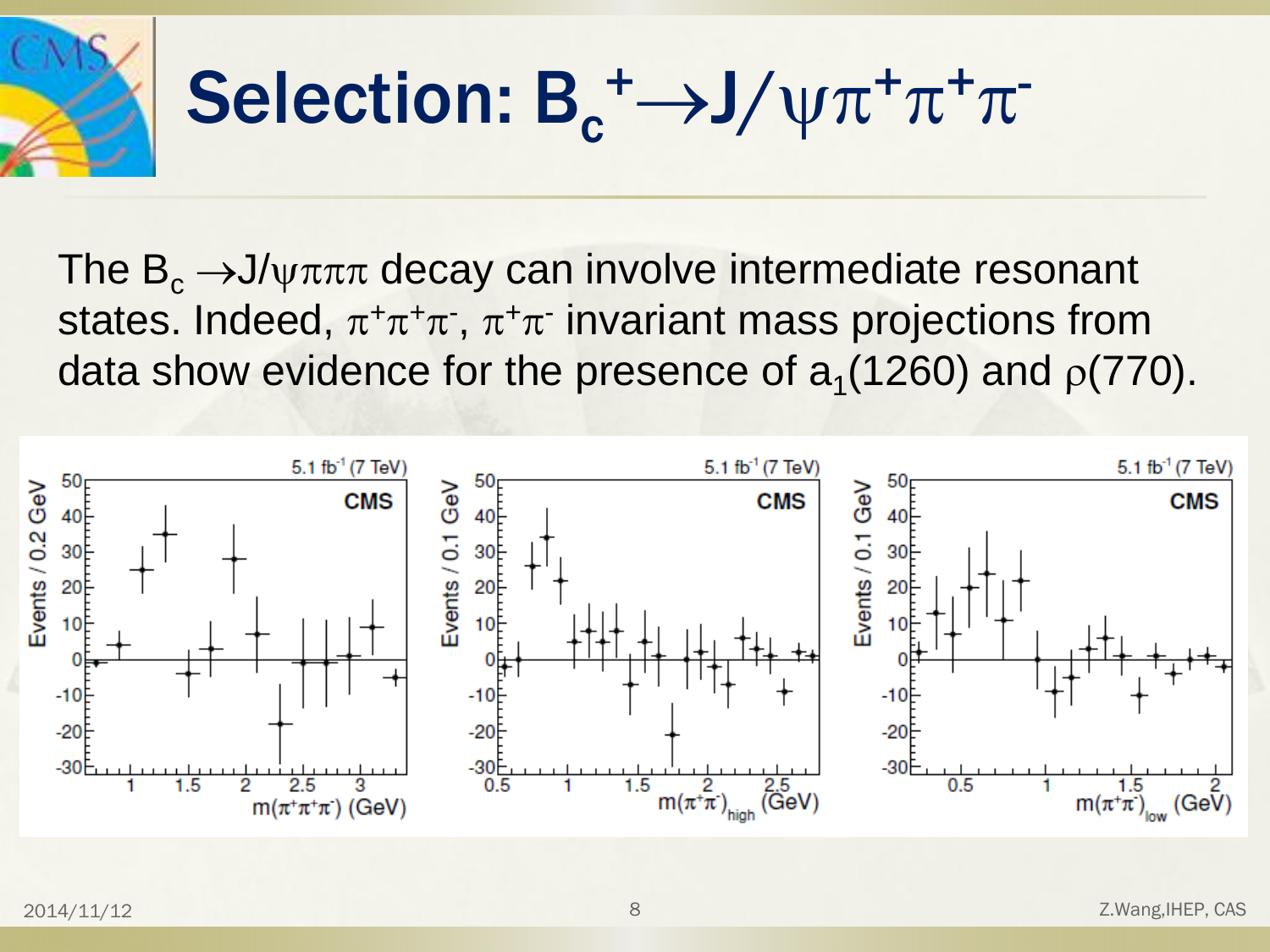

The selected events are corrected by the MC efficiencies. Eff. include geometrical acceptance, reconstruction, selection and trigger effects.

 $\blacklozenge$  1 $\pi$ (K) channel: Efficiency determined in bins of  $p_T$ . Data are corrected event-by-event according to the candidate's  $p_T$ .

 $\triangleleft$  3 $\pi$  channel: 5-body final state phase space sampling (see following slide)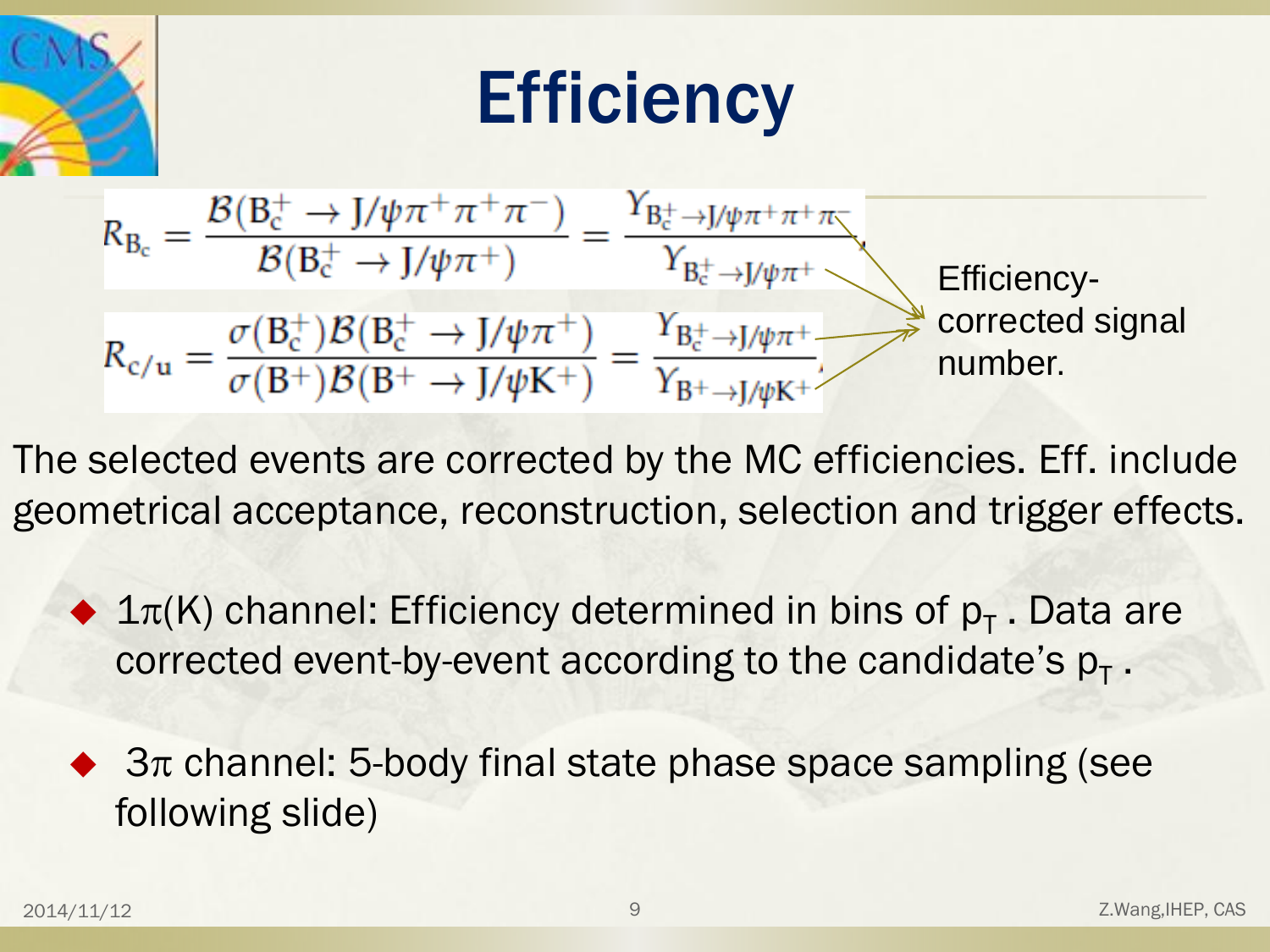



For the  $3\pi$  channel, a non-resonant simulation sample has been used to study the efficiency as a function of a complete set of parameters for a 5-body final state.

**Efficiency function:** 

 $\varepsilon = |p_0 + p_1x + p_2y + p_3z + p_4w + p_5r + p_6t + p_7s|$ 

- Parameters p<sub>i</sub> determined using an unbinned maximum likelihood fit
- Components mean: (Dalitz plot representation)  $x = m^2(\mu^+\pi^+)_{low}$   $y = m^2(\pi^+\pi^-)_{high}$   $z = m^2(\mu^+\pi^-)$  $w = m^2(\pi^+\pi^+)$   $r = m^2(\mu^-\pi^+)_{low}$   $t = m^2(\mu^-\pi^+)_{high}$   $s = m^2(\mu^-\pi^-)$

The resulting efficiency function is used to weight the data event-by-event.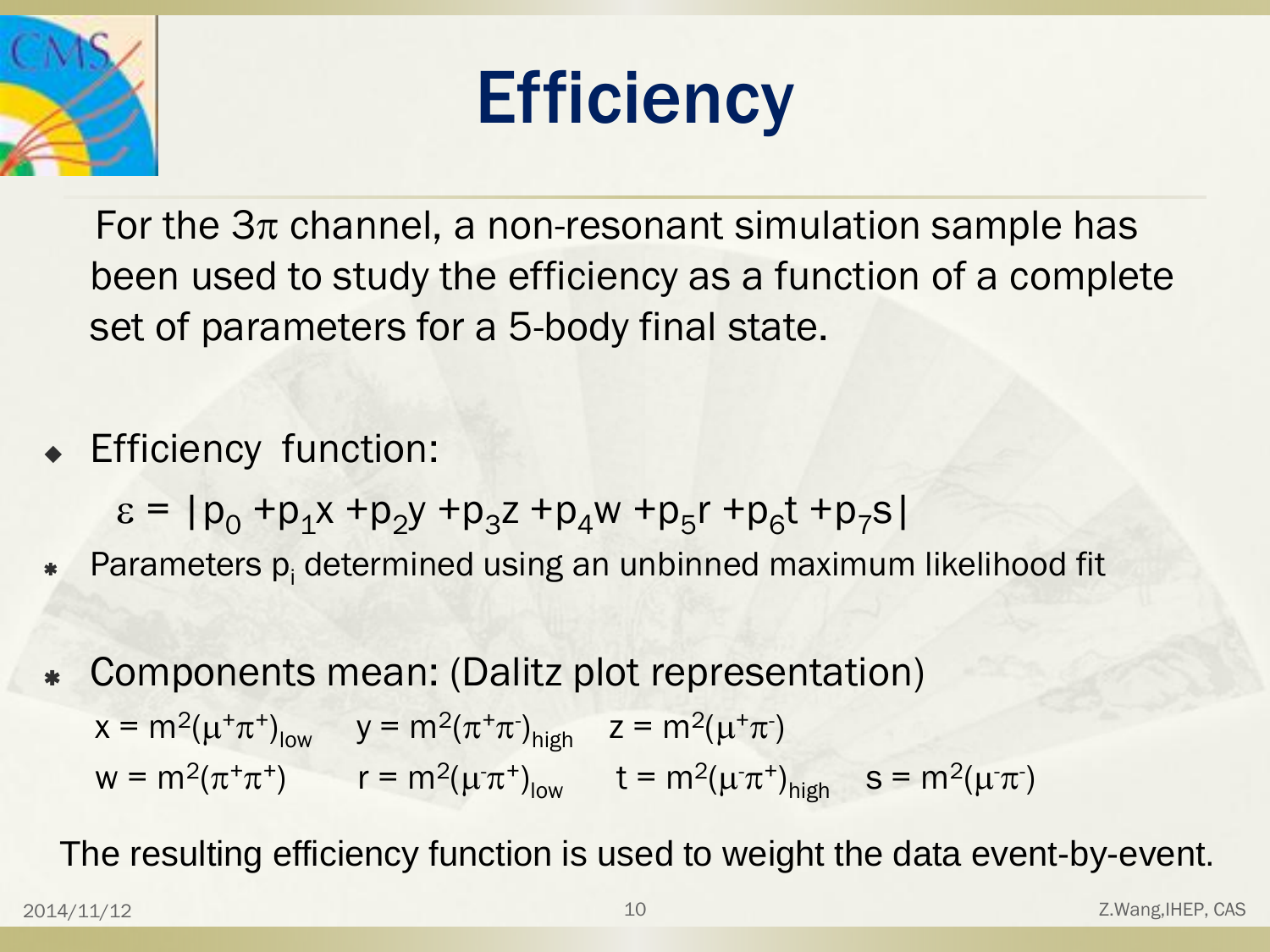

### Systematic uncertainties

$$
R_{B_c} = \frac{\mathcal{B}(B_c^+ \to J/\psi \pi^+ \pi^+ \pi^-)}{\mathcal{B}(B_c^+ \to J/\psi \pi^+)}
$$

| Systematic source       | $\frac{0}{0}$               |
|-------------------------|-----------------------------|
| Fit variant             | 9.4                         |
| MC sample size          | 4.1                         |
| Efficiency fit function | 1.0                         |
| Efficiency binning      | 1.9                         |
| Tracking efficiency     | 7.8                         |
| Total uncertainty       | 13.1                        |
| Lifetime                | $+1.6$<br>$\alpha$ $\alpha$ |

| $R_{c/u} =$ | $\sigma(B_c^+)B(B_c^+ \to J/\psi \pi^+)$ |  |
|-------------|------------------------------------------|--|
|             | $\sigma(B^+)B(B^+ \to J/\psi K^+)$       |  |

| Systematic source         | $\%$ |
|---------------------------|------|
| Fit variant               | 5.3  |
| MC sample size            | 2.1  |
| <b>Efficiency binning</b> | 3.1  |
| Total uncertainty         | 6.5  |
| $B_c$ lifetime            | 10.4 |

 ${\sf B}_{\rm c}$  lifetime uncertainty is quoted separately, it is estimated by varying the  ${\sf B}_{\rm c}$  lifetime in the simulation from the world average value minus its one standard deviation uncertainty, to the new LHCb measurement.

 $-0.4$ 

2014/11/12 **Eur. Phys. J. C 74 (2014) 2839, doi:10.1140/epjc/s10052-014-2839-x,arXiv:1401.6932. Z.Wang,IHEP, CAS**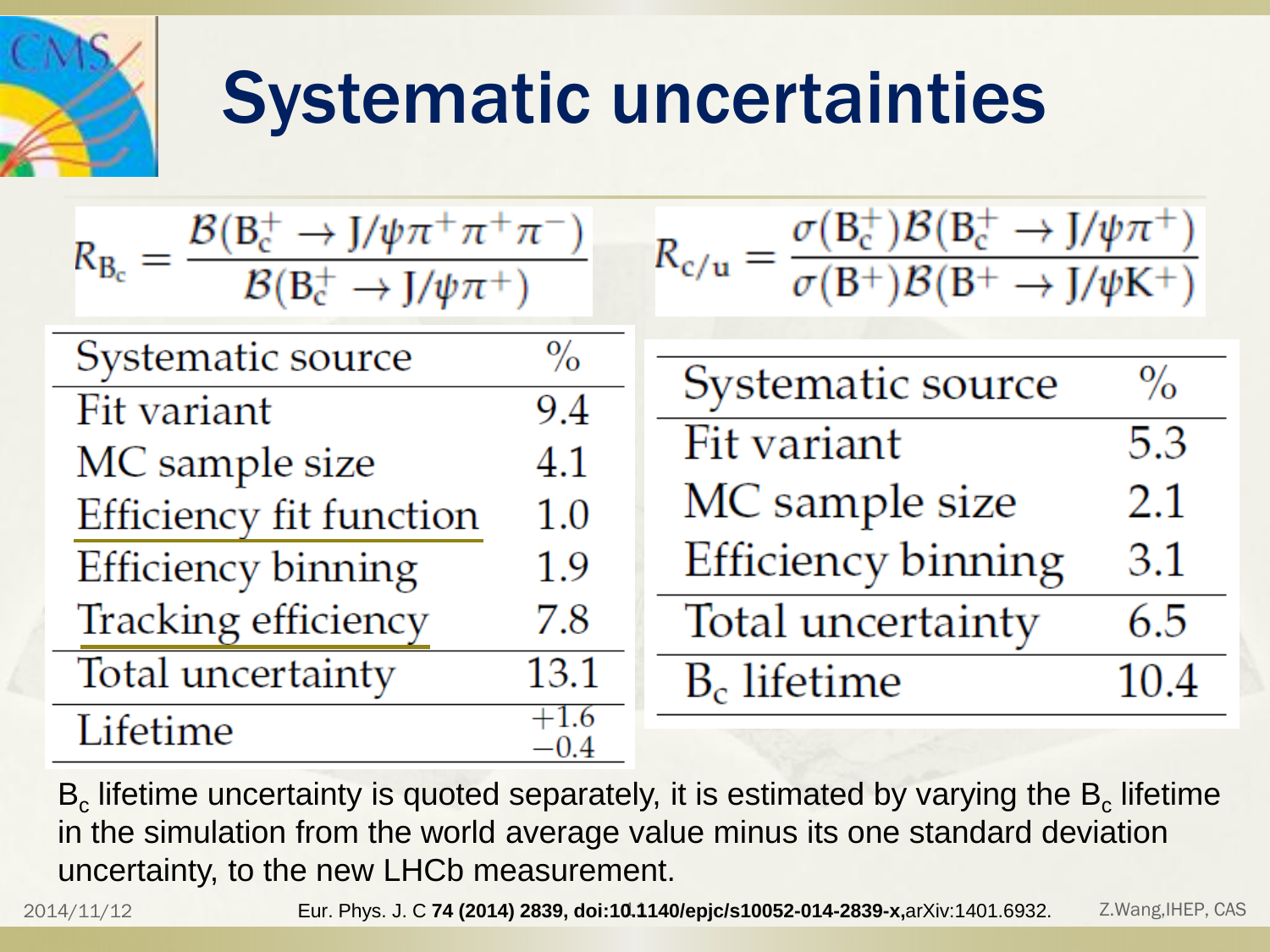

#### Results

CMS measured two B<sub>c</sub> ratios with 5.1 fb<sup>-1</sup>, 7 TeV pp collision data.

\n
$$
R_{B_c} = \frac{Br(B_c^+ \to J/\psi \pi^+ \pi^+ \pi^-)}{Br(B_c^+ \to J/\psi \pi^+)} = \frac{GMS \text{ covers}}{Br(B_c^+ \to J/\psi \pi^+)} = \frac{F(B_c) > 15 \text{ GeV/c}}{[y(B_c)] \times 15 \text{ GeV/c}}
$$
\n2.55 ± 0.80(stat) ± 0.33(syst)<sup>+0.04</sup> (T<sub>B<sub>c</sub></sub>)

$$
2.55 \pm 0.80(stat) \pm 0.33(syst)^{+0.04}_{-0.01}(\tau_{B_c})
$$
  
\nLHCb (2.41 ± 0.30 ± 0.33)  
\n
$$
R_{c/u} = \frac{\sigma(B_c^+) \times Br(B_c^+ \to J/\psi \pi^+)}{\sigma(B^+) \times Br(B^+ \to J/\psi K^+)} = \text{LHCb}
$$
  
\n
$$
[0.48 \pm 0.05(stat) \pm 0.03(syst) \pm 0.05(\tau_{B_c})] \%
$$
\n
$$
2.5 < |\eta(B_c)| < 4.5
$$

LHCb: (0.68  $\pm$  0.10(stat.)  $\pm$  0.03(syst.)  $\pm$  0.05(lifetime)) $\times$ 10<sup>-2</sup>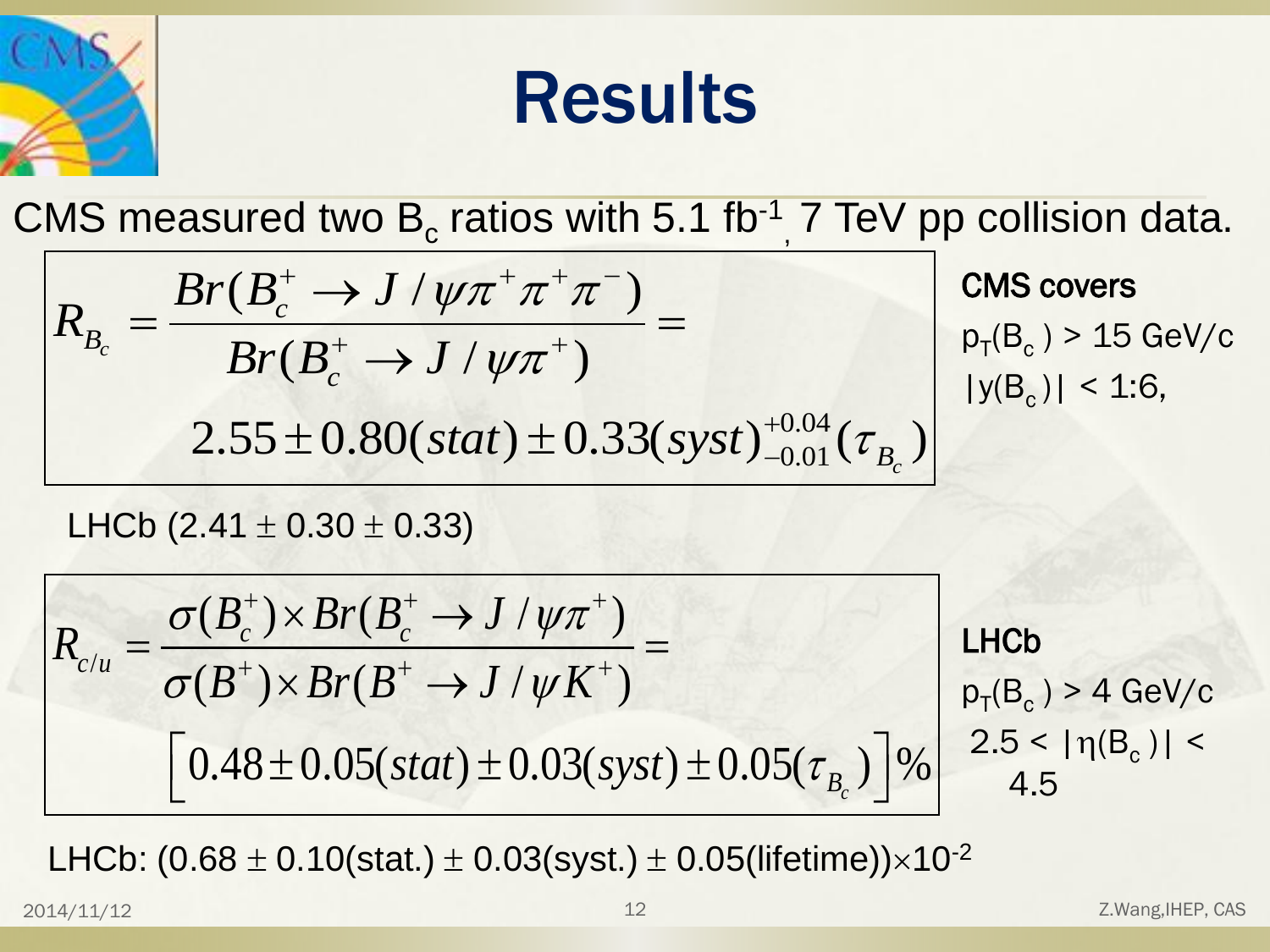

 The high luminosity and large cross section for b quark production at the LHC makes possible the observation and study of many rare B meson decays.

 Recently, CMS reported on the presence of substructures in the known decay  $B^+$  $\rightarrow$ J/ $\psi \phi K^+$  (Phys.Lett. B 734 (2014) 261). As part of that investigation, the final state  $B^+ \rightarrow \psi(2S)\phi K^+$ , with  $\psi(2S) \rightarrow \mu^+ \mu^-$  and  $\phi \rightarrow K^+ K^-$  was also observed in 19.6 fb<sup>-1</sup> 8 TeV data.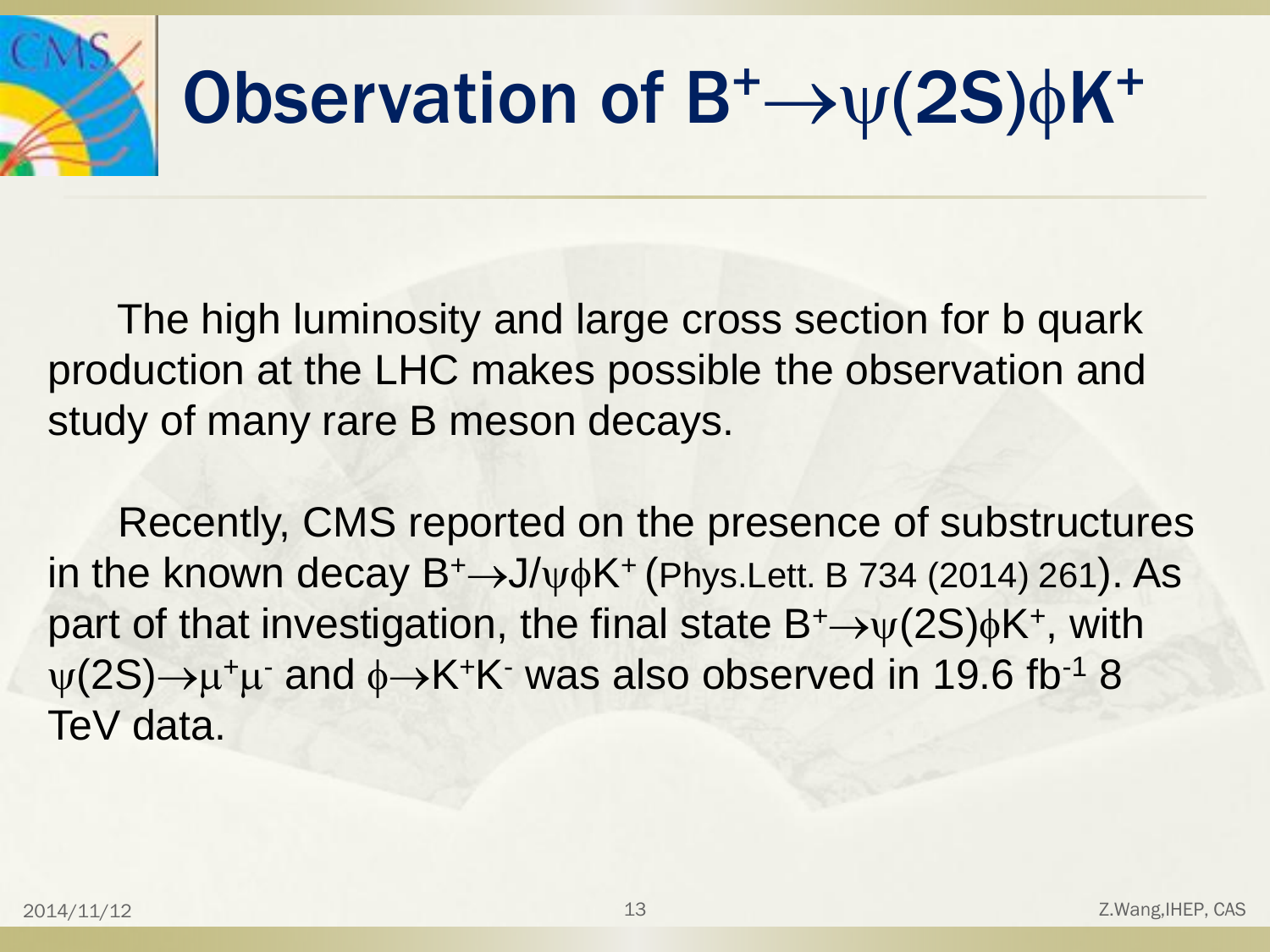

## Observation of  $B^+\rightarrow \psi(2S)\phi K^+$



CMS PAS BPH-13-009

2014/https://twiki.cern.ch/twiki/bin/view/CMSPublic/PhysicsResultsBPH13009 Z.Wang,IHEP, CAS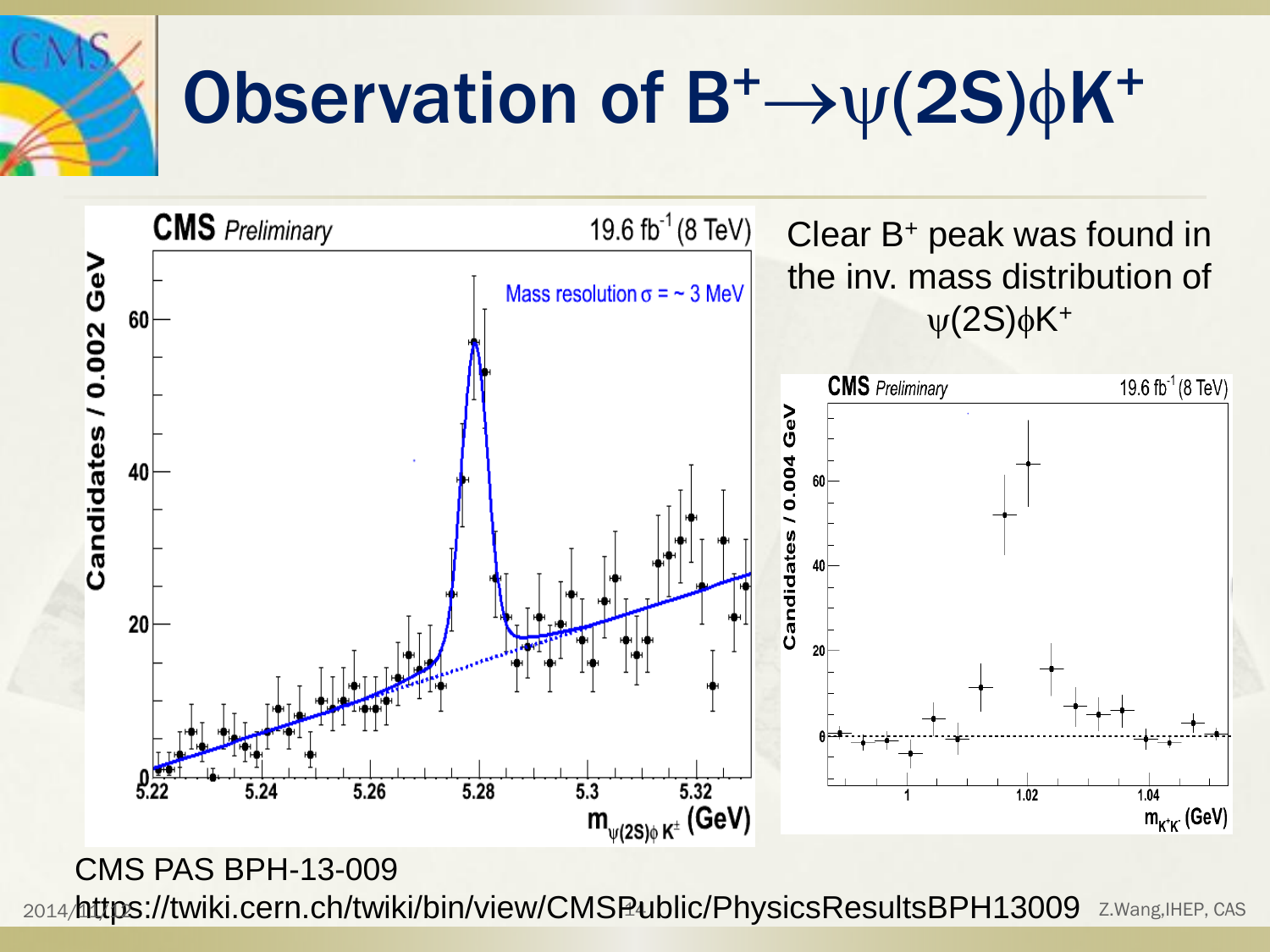

## Summary

CMS contributes the measurements of  $R_{BC}$  and  $R_{C/U}$  in the central rapidity region. The measurements are complementary to LHCb's forward rapidity region measurement.

 $\bullet$  CMS measurement of  $R_{BC}$  is in good agreement with the result from LHCb experiment (in different kinematic range).

The CMS production ratio of  $R_{c/u}$  (high  $p_T$ ) is smaller than LHCb's result (low  $p_T$ ). It is because of the softer  $p_T$  distribution of  $B_c^+$  with respect to that of B<sup>+</sup> in the central rapidity region, which implies a lower  $R_{c/u}$  value at CMS.

 $\blacklozenge B^+ \rightarrow \psi(2S)\phi K^+$  is observed in pp collisions  $\sqrt{s} = 8$  TeV by the CMS Collaboration. The *B* of B<sup>+</sup> $\rightarrow$  $\psi$ (2S) $\phi$ K<sup>+</sup> will be measured based on this dataset.

CMS results can give guidance to improve the theoretical calculations of various  $B_c(B^+)$  decay/production models.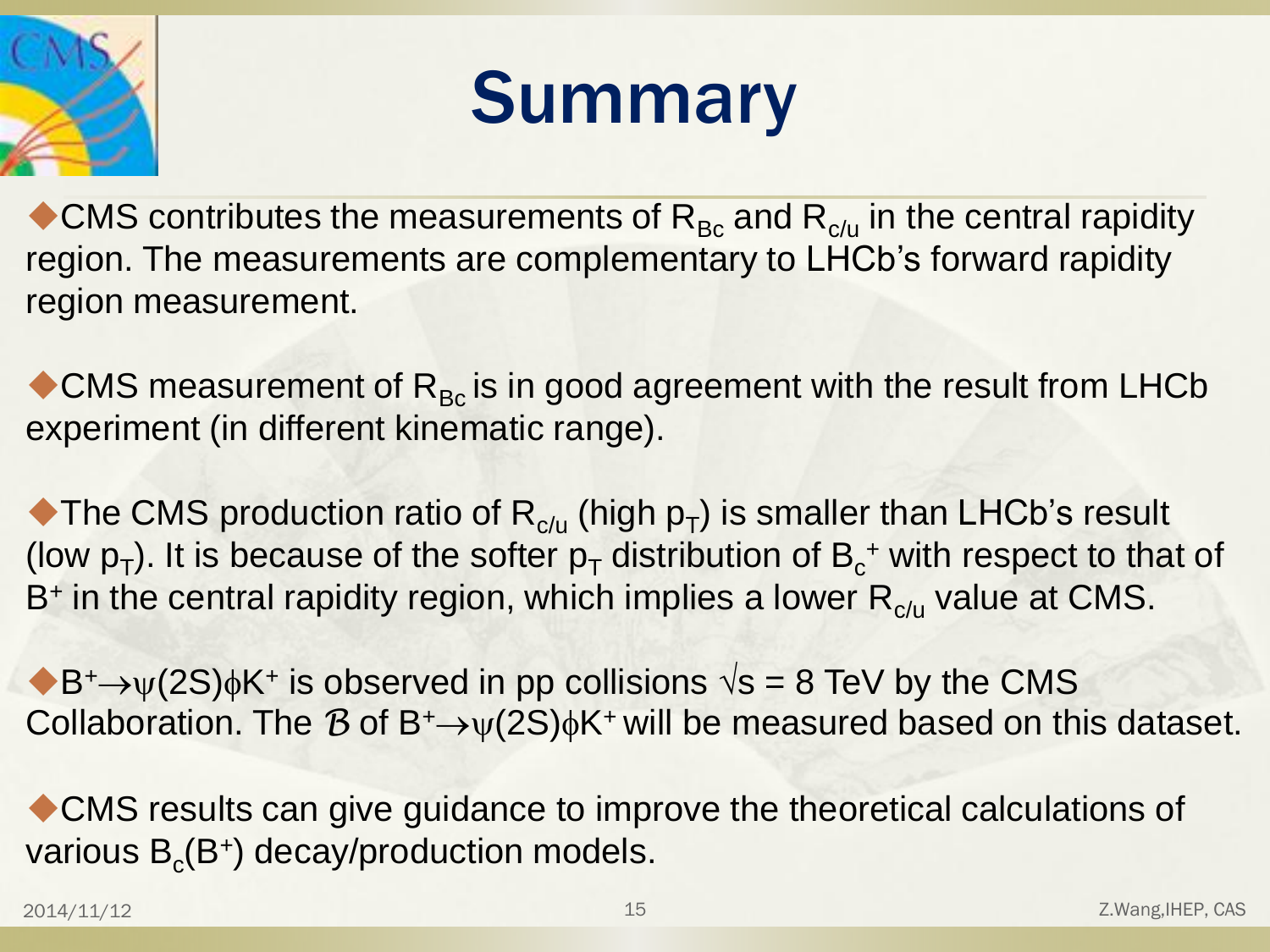### Thanks!